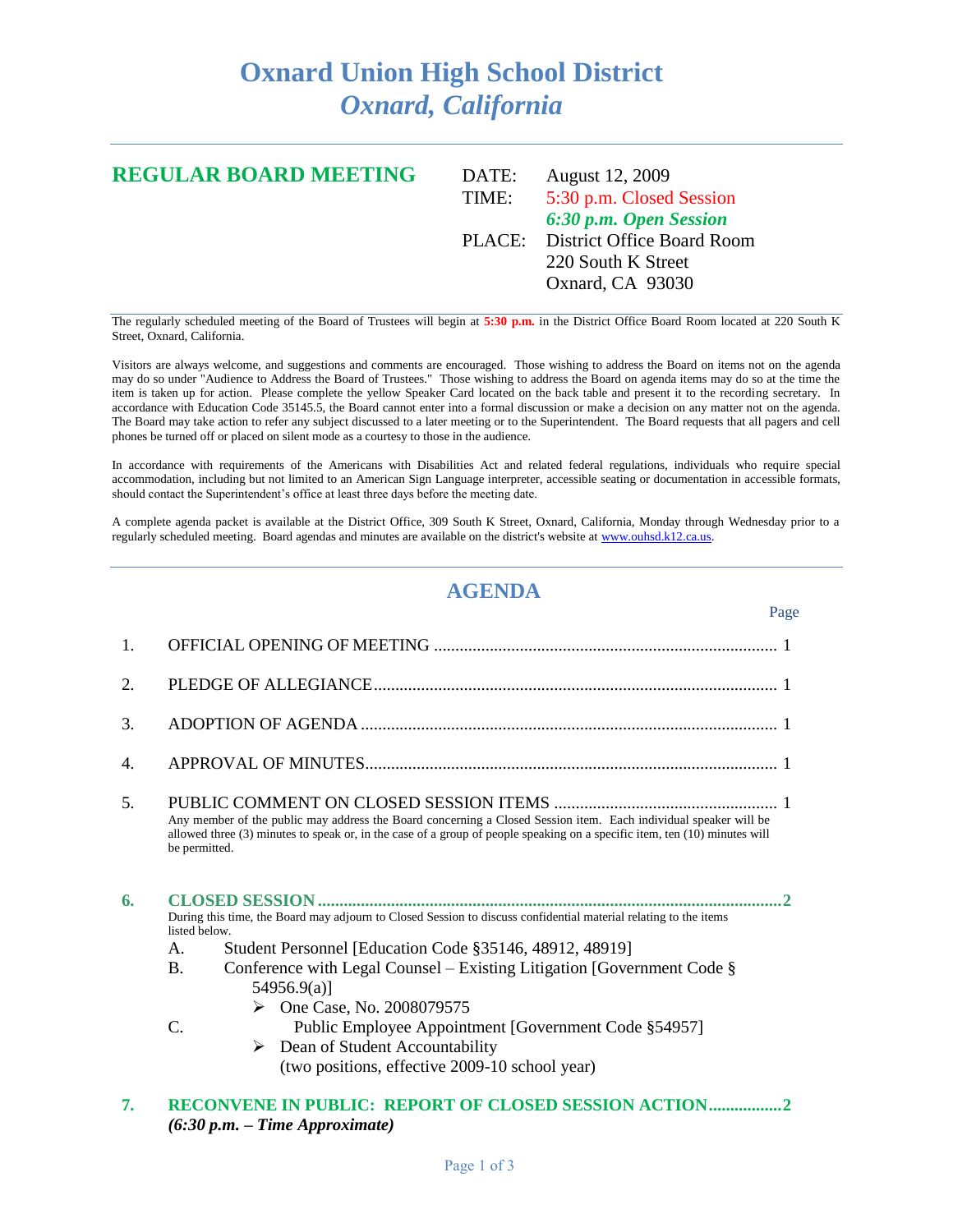Board Meeting Agenda August 12, 2009

| 8.  |                                 |                                                                                                                                                                                                                                                                                                                                                                                                                                                                                                                                                                         |  |  |  |  |  |
|-----|---------------------------------|-------------------------------------------------------------------------------------------------------------------------------------------------------------------------------------------------------------------------------------------------------------------------------------------------------------------------------------------------------------------------------------------------------------------------------------------------------------------------------------------------------------------------------------------------------------------------|--|--|--|--|--|
|     |                                 | Those persons wishing to address the Board may do so at this time by completing a yellow Speaker Card, located on the<br>back table, and presenting it to the recording secretary. Please address your comments to the Board President.<br>Individual presentations are limited to three (3) minutes each, or in the case of a group of people speaking on a specific<br>item, ten (10) minutes will be permitted. Please refer to the complete text of Oxnard Union High School District Board<br>Policy 910: Procedures for Communicating with the Board of Trustees. |  |  |  |  |  |
| 9.  | <b>SUPERINTENDENT'S REPORTS</b> |                                                                                                                                                                                                                                                                                                                                                                                                                                                                                                                                                                         |  |  |  |  |  |
|     | А.                              |                                                                                                                                                                                                                                                                                                                                                                                                                                                                                                                                                                         |  |  |  |  |  |
|     | <b>B.</b>                       | Consideration of Approval of English Language Learner Master Plan: Assistant                                                                                                                                                                                                                                                                                                                                                                                                                                                                                            |  |  |  |  |  |
|     |                                 |                                                                                                                                                                                                                                                                                                                                                                                                                                                                                                                                                                         |  |  |  |  |  |
|     | C.                              | Consideration of Revision of Board Policy 6174: Services for English                                                                                                                                                                                                                                                                                                                                                                                                                                                                                                    |  |  |  |  |  |
|     |                                 | Language Learners: Assistant Superintendent-Educational Services  2                                                                                                                                                                                                                                                                                                                                                                                                                                                                                                     |  |  |  |  |  |
| 10. |                                 | <b>CONSENT CALENDAR</b>                                                                                                                                                                                                                                                                                                                                                                                                                                                                                                                                                 |  |  |  |  |  |
|     | A.                              |                                                                                                                                                                                                                                                                                                                                                                                                                                                                                                                                                                         |  |  |  |  |  |
|     | <b>B.</b>                       | Consideration of Approval of Student Expulsion by Voluntary Agreement of the                                                                                                                                                                                                                                                                                                                                                                                                                                                                                            |  |  |  |  |  |
|     |                                 | School Principal, the Student, and the Student's Parent/Guardian, as per                                                                                                                                                                                                                                                                                                                                                                                                                                                                                                |  |  |  |  |  |
|     |                                 |                                                                                                                                                                                                                                                                                                                                                                                                                                                                                                                                                                         |  |  |  |  |  |
|     | C.                              | Consideration of Approval of Non-Public School Placement for Student Case                                                                                                                                                                                                                                                                                                                                                                                                                                                                                               |  |  |  |  |  |
|     |                                 | Numbers One to Ten, 09-10, According to the Recommendation of the                                                                                                                                                                                                                                                                                                                                                                                                                                                                                                       |  |  |  |  |  |
|     |                                 |                                                                                                                                                                                                                                                                                                                                                                                                                                                                                                                                                                         |  |  |  |  |  |
|     | D.                              |                                                                                                                                                                                                                                                                                                                                                                                                                                                                                                                                                                         |  |  |  |  |  |
|     | Ε.                              | Consideration of Waiver of California High School Exit Exam (CAHSEE)                                                                                                                                                                                                                                                                                                                                                                                                                                                                                                    |  |  |  |  |  |
|     |                                 |                                                                                                                                                                                                                                                                                                                                                                                                                                                                                                                                                                         |  |  |  |  |  |
|     | F.                              | Consideration of Approval of Renewal of Agreement for California School                                                                                                                                                                                                                                                                                                                                                                                                                                                                                                 |  |  |  |  |  |
|     |                                 | Management Group, Inc., Consulting Proposal for E-Rate Years 13 and 14                                                                                                                                                                                                                                                                                                                                                                                                                                                                                                  |  |  |  |  |  |
|     |                                 |                                                                                                                                                                                                                                                                                                                                                                                                                                                                                                                                                                         |  |  |  |  |  |
|     | G.                              | Consideration of Award of Contract Price Agreement to Arrowhead Water 3                                                                                                                                                                                                                                                                                                                                                                                                                                                                                                 |  |  |  |  |  |
|     | H.                              | Consideration of Approval of Developer Fees Revenue and Expenditures for                                                                                                                                                                                                                                                                                                                                                                                                                                                                                                |  |  |  |  |  |
|     | I.                              | Consideration of Approval of Memorandum of Understanding between Oxnard                                                                                                                                                                                                                                                                                                                                                                                                                                                                                                 |  |  |  |  |  |
|     |                                 | Union High School District, Adult Education and Oxnard Elementary School                                                                                                                                                                                                                                                                                                                                                                                                                                                                                                |  |  |  |  |  |
|     |                                 |                                                                                                                                                                                                                                                                                                                                                                                                                                                                                                                                                                         |  |  |  |  |  |
|     | J.                              | Consideration of Approval of Engagement Letter for Actuarial Valuation of                                                                                                                                                                                                                                                                                                                                                                                                                                                                                               |  |  |  |  |  |
|     |                                 | Retiree Health and Welfare Benefits with Deloitte Consulting LLP  4                                                                                                                                                                                                                                                                                                                                                                                                                                                                                                     |  |  |  |  |  |
|     | Κ.                              | Consideration of Approval of Agreement between Oxnard Union High School                                                                                                                                                                                                                                                                                                                                                                                                                                                                                                 |  |  |  |  |  |
|     |                                 | District and Adolfo Camarillo High School Booster Club to Install Stadium                                                                                                                                                                                                                                                                                                                                                                                                                                                                                               |  |  |  |  |  |
|     |                                 |                                                                                                                                                                                                                                                                                                                                                                                                                                                                                                                                                                         |  |  |  |  |  |
|     | L.                              | Consideration of Renewal of Lease Agreement with Child Development                                                                                                                                                                                                                                                                                                                                                                                                                                                                                                      |  |  |  |  |  |
|     |                                 | Resources of Ventura County, Inc. to Operate a Head Start Program on the                                                                                                                                                                                                                                                                                                                                                                                                                                                                                                |  |  |  |  |  |
|     |                                 |                                                                                                                                                                                                                                                                                                                                                                                                                                                                                                                                                                         |  |  |  |  |  |
|     | M.                              | Consideration of Approval of Agreement between Vavrinek Trine Day and Co.,                                                                                                                                                                                                                                                                                                                                                                                                                                                                                              |  |  |  |  |  |
|     |                                 | LLP and Oxnard Union High School District to Audit the Statements of                                                                                                                                                                                                                                                                                                                                                                                                                                                                                                    |  |  |  |  |  |
|     |                                 | Financial Position of the Oxnard Union High School District Retiree Health                                                                                                                                                                                                                                                                                                                                                                                                                                                                                              |  |  |  |  |  |
|     |                                 |                                                                                                                                                                                                                                                                                                                                                                                                                                                                                                                                                                         |  |  |  |  |  |